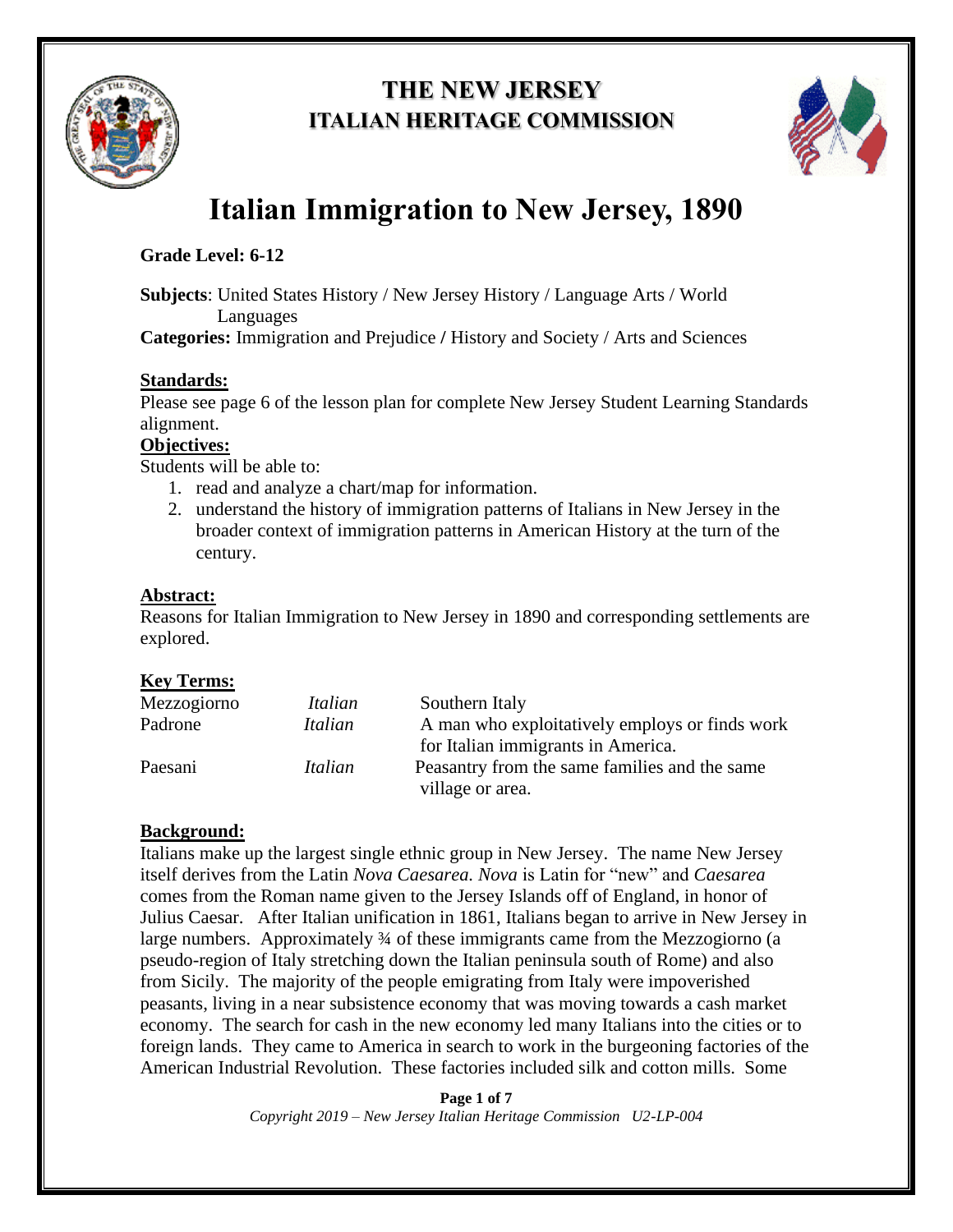Italians were skilled masons, stonecutters, and sculptors. Many men found work building new Catholic churches in New Jersey; women were seamstresses in the garment factories. Many settled in large urban centers such as Trenton, Newark, Paterson, and Jersey City. By the 1930s, Italian agrarian colonies were present in Vineland, Hammonton, and Woolwich where Italians worked on farms as seasonal workers. In each area where Italians were present, smaller regional communities existed, with "paesani" from one area or village would settle together for social or economic security.

#### **Procedures:**

- I. Explain to students that one of the immigration groups of the late 1800s about which they will be learning are the Italians.
- II. Find Italy on a world map or globe.
	- a. Have students trace with their finger the route the Italians would have taken (probably from Naples, just south of the capital, Rome).
- III. Class Discussion
	- a. *Why are so many people from Europe immigrating to the USA at this time in history?*
		- i. The new market economy demanded cash for the first time, and the Industrial Revolution held the promise of more jobs and a chance to earn cash for many poor people in Europe.
	- b. *Where did the Italian immigrants land in the USA?*
		- i. Their ship usually docked in New York Harbor. Some other Italians who settled in New Jersey landed in Philadelphia or Baltimore.
- IV. Divide students into groups or pairs.
	- a. Hand out the copies of Map #1, "Italians per County, 1890."
	- b. Students may also need a current NJ map, find and print one out at <https://geology.com/state-map/new-jersey.shtml> or get one from your local AAA office.

#### V. Ask students:

- a. *Where were the most Italians settling in NJ in 1890?*
	- i. Passaic, Essex, Hudson, and Atlantic Counties
- b. *Why do you think they chose Passaic, Essex, and Hudson counties?*
	- i. Passaic, Essex, and Hudson are close to New York.
	- ii. These counties all have big cities where immigrants they could more easily find work.
- c. *Why do you think the Italians chose to settle in Atlantic County?*
	- i. Italians settled in Atlantic County because there were jobs on the area farms.
- d. *What were they coming to America looking for?* 
	- i. Italians came to America for jobs and cash.
- VI. Review New Jersey's geography by using a topographical map of the state.
	- a. Point out that there are major urban centers in the counties of Essex

**Page 2 of 7** *Copyright 2019 – New Jersey Italian Heritage Commission U2-LP-004*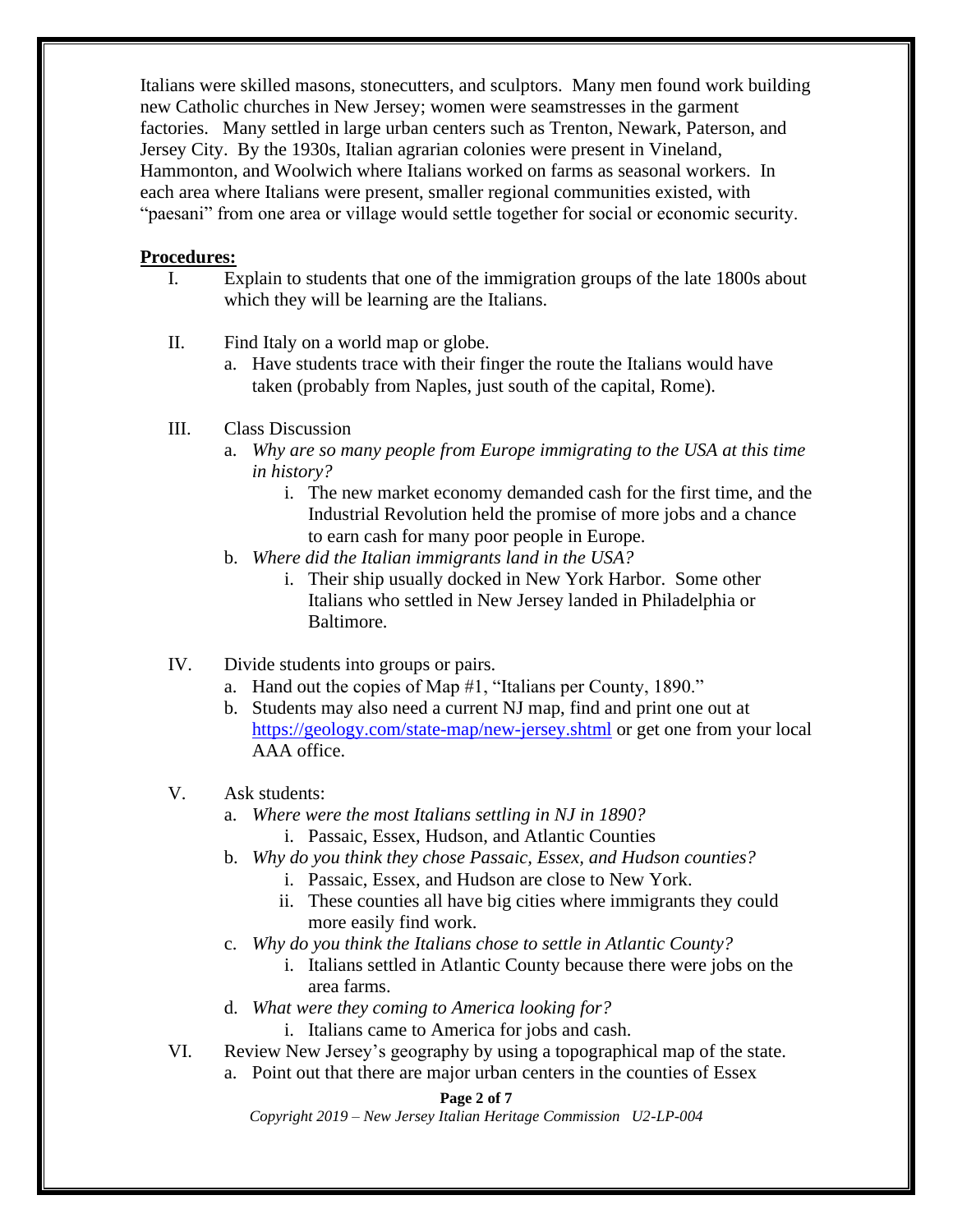(Newark), Passaic (Paterson), and Hudson (Jersey City).

- b. These cities all housed major industries and industrial centers, where Italian immigrants could work in factories.
- c. Atlantic County was home to fertile soil and open space to grow crops such as blueberries, so many Italians settled there to work on farms.
- VII. Have students play the role of a padrone, or a work agent who is trying to recruit Italians to take jobs in New Jersey.
- VIII. Pick a city or county in New Jersey and design a help-wanted poster or write a help wanted ad for a newspaper to get immigrants to settle in cities/counties in New Jersey.
	- a. Include where in the state the job is located, what type of work, skills needed for the job, and why this is a good place to settle.

#### **Assessment:**

As students present their help-wanted posters/advertisements, evaluate them on the language used to convey their message, accuracy of factual information included, and appeal to the reader/viewer. Create a teacher-made checklist for scoring.

#### **Extension:**

Students can interview Italian families in their city to find out more about how, when, and why they settled in New Jersey.

#### **Materials:**

- Map #1 "Italians per County  $1890"$  Map from p. 9 of Starr (see below)
- Current NJ Map
- (can be obtained from local AAA office or http://geology.com/state-map/newjersey.shtml)
- Art materials to create poster

#### **Resources:**

Starr, Dennis J. *The Italians of New Jersey: A Historical Introduction and Bibliography.*  Originally published Newark, NJ, 1985: The New Jersey Historical Society; reprinted Burlington, NJ, 2002: The New Jersey Italian and Italian American Heritage Commission.

Todd, Anne M. *Italian Immigration 1880-1920.* Blue Earth Books, 2001.

#### **Teacher Resources:**

American Passage: The History of Ellis Island, Harper Collins Publishers, 2010, Vincent J. Cannato.

Teaching Italian American Literature, Film, and Popular Culture, The Modern Language Association of America, New York, 20120, Edited by Edvige Giunta and Kathleen Zamboni McCormick.

> **Page 3 of 7** *Copyright 2019 – New Jersey Italian Heritage Commission U2-LP-004*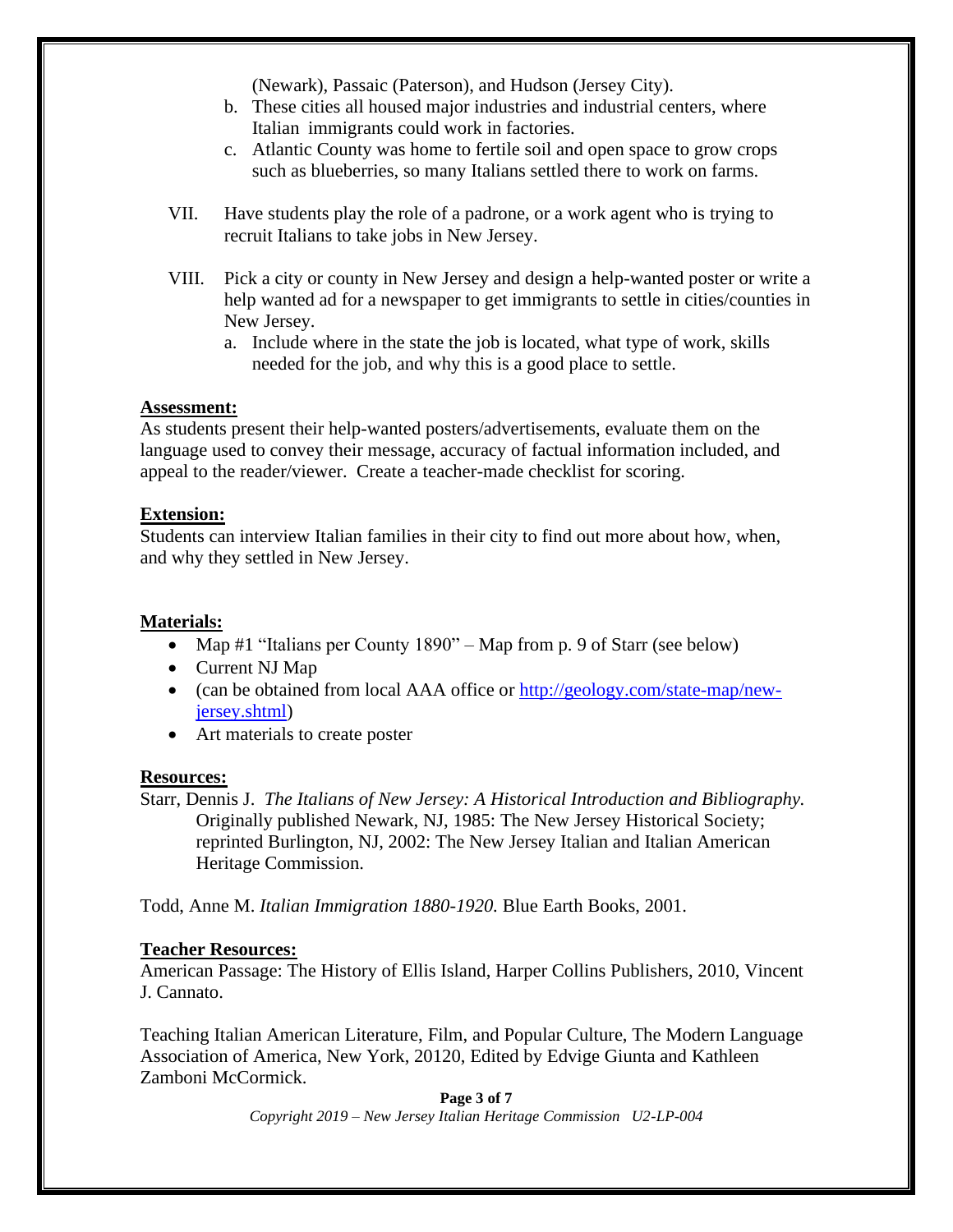

tandards: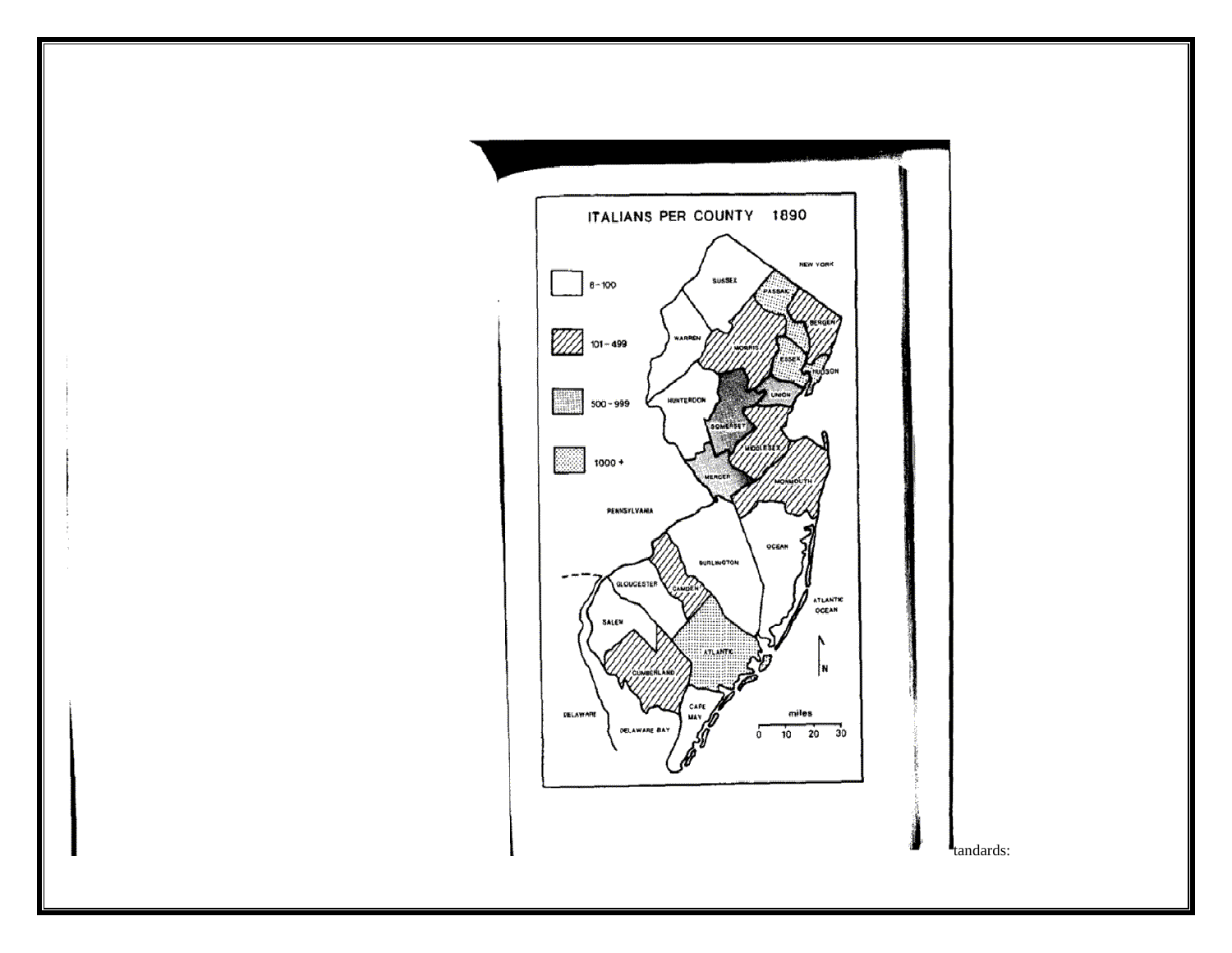# **New Jersey Student Learning Standards Social Studies**

6.1.8.D.4.a Analyze the push-pull factors that led to increases in immigration, and explain why ethnic and cultural conflicts resulted.

# **English Language Arts**

SL.6.1 Engage effectively in a range of collaborative discussions (one-on-one, in groups, and teacher-led) with diverse partners on grade 6 topics, texts, and issues, building on others' ideas and expressing their own clearly.

SL.6.1a Come to discussions prepared, having read or studied required material; explicitly draw on that preparation by referring to evidence on the topic, text, or issue to probe and reflect on ideas under discussion.

SL.6.1c Pose and respond to specific questions with elaboration and detail by making comments that contribute to the topic, text, or issue under discussion.

SL.6.2 Interpret information presented in diverse media and formats (e.g., visually, quantitatively, orally) and explain how it contributes to a topic, text, or issue under study.

SL.6.4 Present claims and findings, sequencing ideas logically and using pertinent descriptions, facts, and details to accentuate main ideas or themes; use appropriate speaking behaviors (e.g., eye contact, adequate volume, and clear pronunciation).

SL.6.5 Include multimedia components (e.g., graphics, images, music, sound) and visual displays in presentations to clarify information.

SL.7.1 Engage effectively in a range of collaborative discussions (one-on-one, in groups, and teacher-led) with diverse partners on grade 7 topics, texts, and issues, building on others' ideas and expressing their own clearly.

SL.7.1a Come to discussions prepared, having read or researched material under study; explicitly draw on that preparation by referring to evidence on the topic, text, or issue to probe and reflect on ideas under discussion.

SL.7.1c Pose questions that elicit elaboration and respond to others' questions and comments with relevant observations and ideas that bring the discussion back on topic as needed.

SL.7.2 Analyze the main ideas and supporting details presented in diverse media and formats (e.g., visually, quantitatively, orally) and explain how the ideas clarify a topic, text, or issue under study.

SL.7.4 Present claims and findings, emphasizing salient points in a focused, coherent manner with pertinent descriptions, facts, details, and examples; use appropriate eye contact, adequate volume, and clear pronunciation.

SL.7.5 Include multimedia components and visual displays in presentations to clarify claims and findings and emphasize salient points.

SL.8.1 Engage effectively in a range of collaborative discussions (one-on-one, in groups, and teacher-led) with diverse partners on grade 8

**Page 2 of 7**

*Copyright 2019 – New Jersey Italian Heritage Commission U2-LP-004*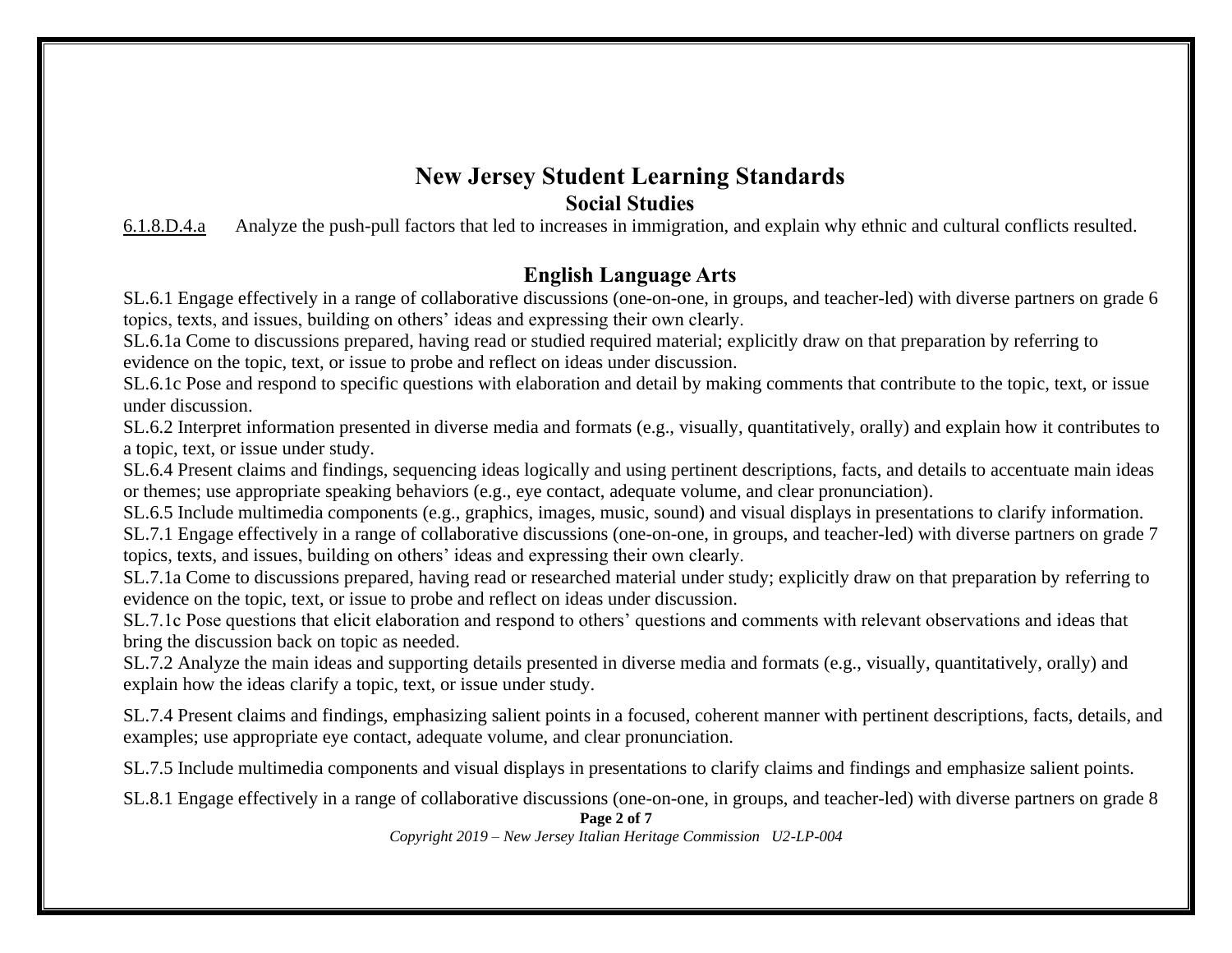topics, texts, and issues, building on others' ideas and expressing their own clearly.

SL.8.1a Come to discussions prepared, having read or researched material under study; explicitly draw on that preparation by referring to evidence on the topic, text, or issue to probe and reflect on ideas under discussion.

SL.8.1c Pose questions that connect the ideas of several speakers and respond to others' questions and comments with relevant evidence, observations, and ideas.

SL.8.2 Analyze the purpose of information presented in diverse media and formats (e.g., visually, quantitatively, orally) and evaluate the motives (e.g., social, commercial, political) behind its presentation.

SL.8.4 Present claims and findings, emphasizing salient points in a focused, coherent manner with relevant evidence, sound valid reasoning, and well-chosen details; use appropriate eye contact, adequate volume, and clear pronunciation.

SL.8.5 Integrate multimedia and visual displays into presentations to clarify information, strengthen claims and evidence, and add interest.

SL.9-10.1 Initiate and participate effectively in a range of collaborative discussions (one-on-one, in groups, and teacher-led) with diverse partners on grades 9–10 topics, texts, and issues, building on others' ideas and expressing their own clearly and persuasively.

SL.9-10.1a Come to discussions prepared, having read and researched material under study; explicitly draw on that preparation by referring to evidence from texts and other research on the topic or issue to stimulate a thoughtful, well-reasoned exchange of ideas.

SL.9-10.1c Propel conversations by posing and responding to questions that relate the current discussion to broader themes or larger ideas; actively incorporate others into the discussion; and clarify, verify, or challenge ideas and conclusions.

SL.9-10.2 Integrate multiple sources of information presented in diverse media or formats (e.g., visually, quantitatively, qualitatively, orally) evaluating the credibility and accuracy of each source.

SL.9-10.4 Present information, findings and supporting evidence clearly, concisely, and logically. The content, organization, development, and style are appropriate to task, purpose, and audience.

SL.11-12.1 Initiate and participate effectively in a range of collaborative discussions (one-on-one, in groups, and teacher-led) with peers on grades 11–12 topics, texts, and issues, building on others' ideas and expressing their own clearly and persuasively.

SL.11-12.1a Come to discussions prepared, having read and researched material under study; explicitly draw on that preparation by referring to evidence from texts and other research on the topic or issue to stimulate a thoughtful, well-reasoned exchange of ideas.

SL.11-12.1c Propel conversations by posing and responding to questions that probe reasoning and evidence; ensure a hearing for a full

**Page 3 of 7** *Copyright 2019 – New Jersey Italian Heritage Commission U2-LP-004*